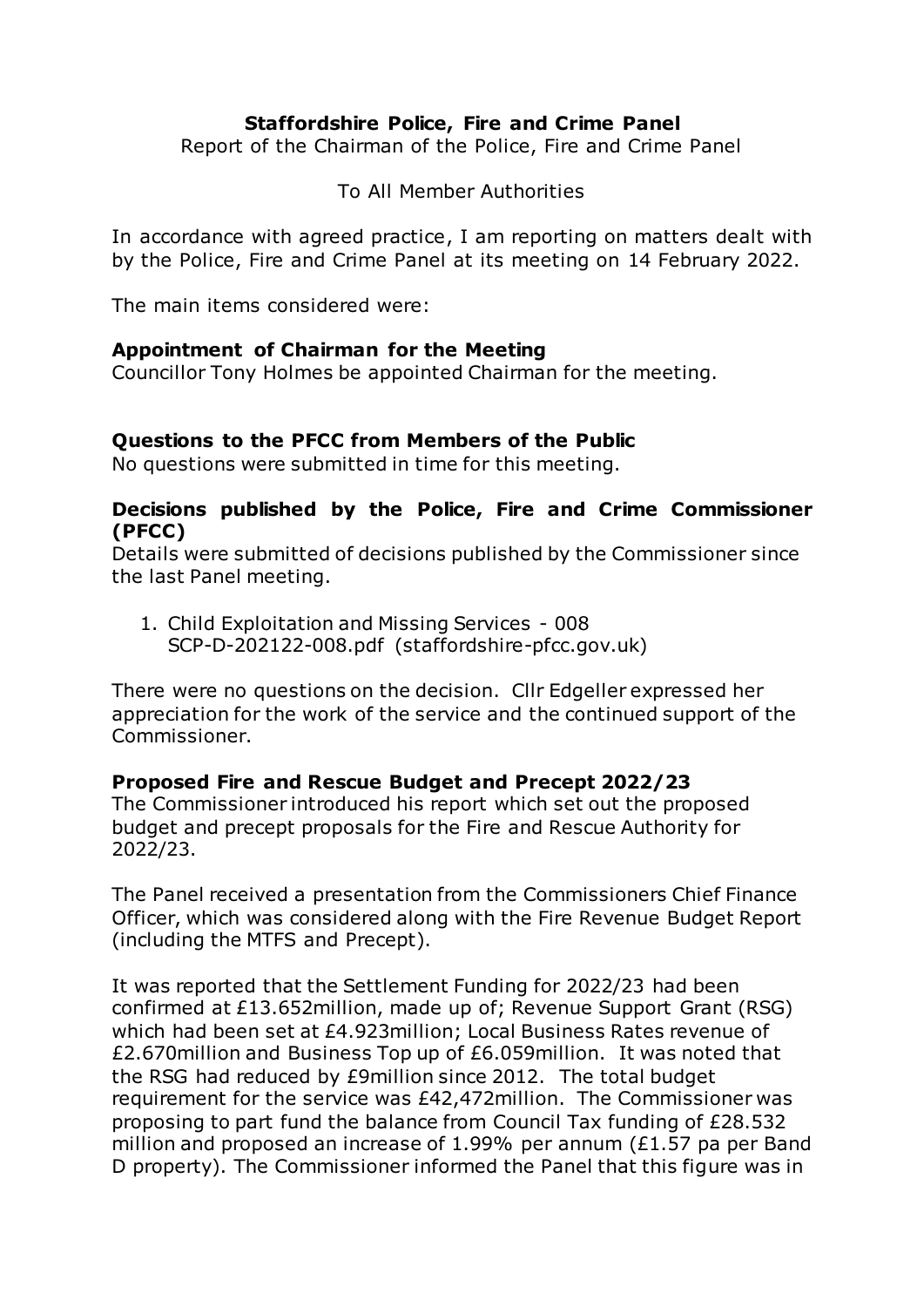line with the referendum limit. Consultation on the proposed budget had resulted in 70% support for the increase.

Referring to Appendix 1 of the report, it was explained that the Pay costs for 2022/23 had increased by £1 million due to an assumption of pay increase of 3%. It was noted that there were also significant risks and uncertainties beyond 2022/23 which included the impact of national pay awards, implications of the Sargeant/McCloud High Court judgment on pension costs and risks associated with cost increases and the upcoming formula funding review and high levels of inflation. All of which made future planning a challenge.

The Panel also considered the following documents:

- The **Treasury Management Strategy** for 2022/23 which set out proposals for the management of the Fire Authorities cash flows, borrowing and investments and the risks.
- The **Reserves Strategy update** paper considered the overall level of reserves held by the Authority at 31 March 2022. The paper focused on two key areas of reserves that impacted on the future financial strategy. These were the General Reserve balance forecast as at 31 March was £1.9million and Earmarked (specific) Reserves, to meet future or predicted requirements balance at 31 March 2022 was forecast to be £7.5million.
- The Fire Authorities **Capital Strategy and Capital Programme 2022/23 to 2024/25** (Including Minimum Revenue Provision Policy).

It was explained that the transformation programme was key in order to deliver savings and that there were a number of areas which were being worked upon, all aligned to the Safety Plan 2020/24 and the Fire Plan 2021-24. These were:

- Corporate Reform
- Response and crewing reform
- Prevention and Protection reform
- Estates and shared services reform.

Following a question on how the efficiency savings (pay efficiency and non pay efficiency) on appendix 7 would be met (both lines £156,000) and their relationship to the transformation plan savings of £2million, it was reported that the overall £306,000 was split evenly between the two budget heads and would be achieved as a result of the transformation plan. They were therefore part of the same saving. The Commissioner felt that the transformation plan savings were achievable but would be challenging.

It was explained that on Appendix One, the PFI unitary charges of £3.003 million were as a result of the service having 21 PFI Fire stations of which there were 2 PFI contracts. These incurred charges for facility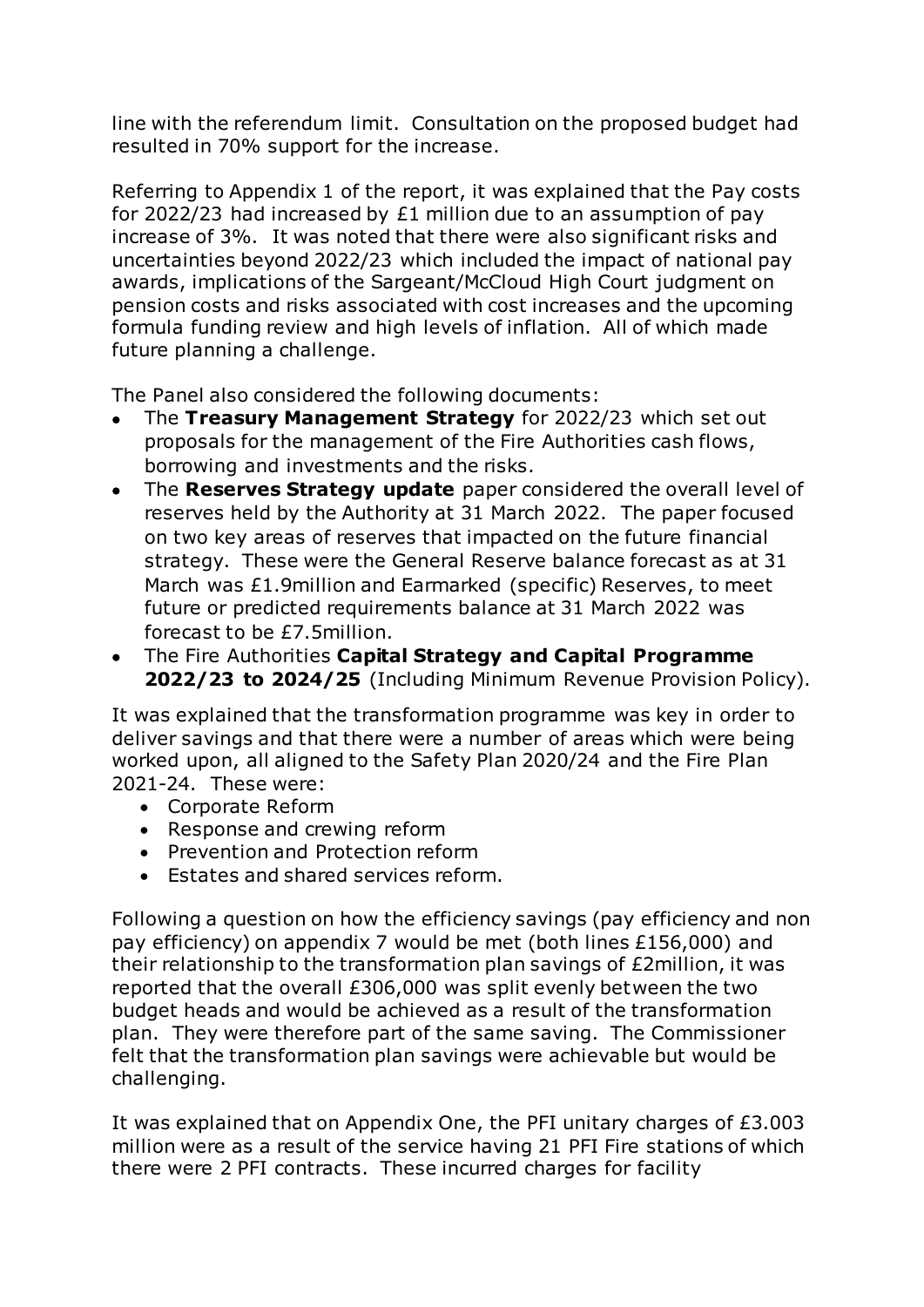management and lifecycle costs etc. The Premises costs of £3.897 million were made up of cost on the residual estate; HQ; Joint Emergency Transport and general running costs.

The General Income of £3.3million would be generated through:

- Special Services Grant of £663,000 issued by Central Government to primarily cover the costs of National Insurance increases (this will be be split and carried forward to future years)
- Business Rates S.31 Grants £1.4m
- General Fees and Charges (see appendix 10) incl. conference facilities
- Police service level agreements for shared premises e.g. Hanley and Tamworth
- There may be potential to increase income further through the Commissioner's joint estates strategy by sharing more buildings. In addition arrangements with the CCU, for example, helping with the vaccination programme and booster programmes and use of buildings.

If savings could not be made or income generated, it was reported that reserves would have to be used in the short term and the Strategy would be reviewed.

The Panel adjourned to consider their response to the Commissioners budget and precept proposals. Upon reconvening the Panel agreed the recommendations in the report which included the proposed budget and Precept increase 1.99% (£1.57 per annum, per household (Band D)).

# **Fire and Rescue Service Safety Plan 2020-2024 Update Report**

The report provided the Panel with an update on the delivery of the Staffordshire Fire and Rescue Service Safety Plan (SP), Integrated Risk Management Plan (IRMP).

Following the transfer of governance from the Stoke-on-Trent and Staffordshire Fire and Rescue Authority to the Staffordshire Commissioner, a new Safety Plan 2020-2024 was developed which was published in August 2020.

The Safety Plan was designed to underpin the Staffordshire Commissioners Fire and Rescue Plan and four priorities for the Service were determined following consultation across Staffordshire in 2020.

The four priorities outlined in the current Commissioners Fire and Rescue Plan were:

- A flexible and responsive service
- Protect people and places
- Help people most at risk stay safe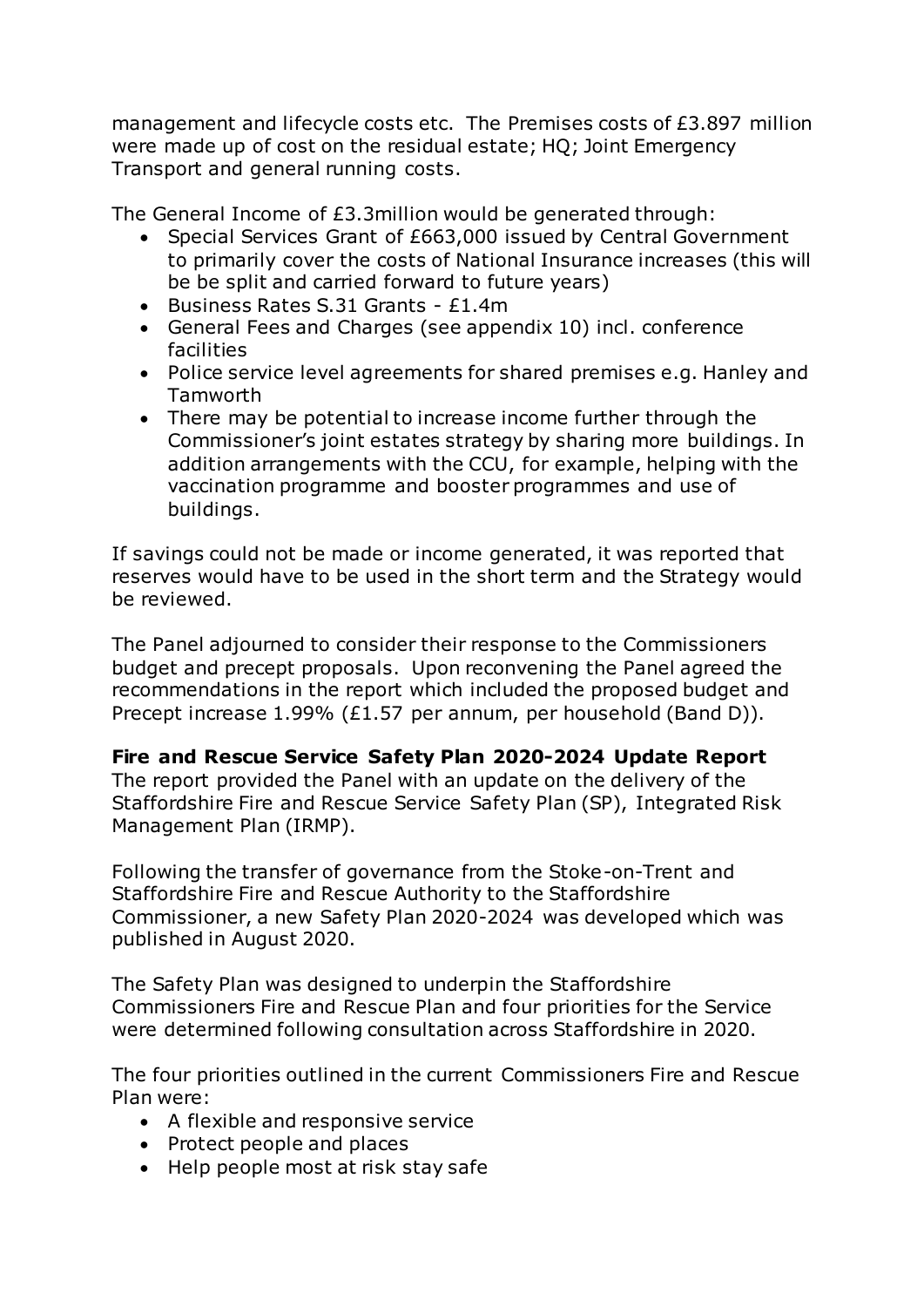A fire and rescue service for tomorrow

Detail on the priorities and the progress to date was contained in the report.

Following a question on the relationship between the Fire Service and Housing Associations, the Commissioner agreed that liaison with housing companies throughout the County needed to be developed and would be looked at. There was an expectation that Fire services would be more involved with building regulations in future.

The way that building inspections were prioritised and audited was discussed. It was explained that this was risk based and the methodology would be sent to the Panel for information.

With regard to the retro fitting of sprinklers and the rational of match funding for one project, it was asked if this had set a president for other, private landlords to apply. It was explained that his was a programme aimed at large buildings at the moment. The Commissioner agreed to investigate the cost of the programme and its effectiveness.

The Panel asked the Commissioner to pass on their thanks to the service for their help during the pandemic, particularly helping with the rollout of the vaccination programme.

# **Questions to the PFCC by Panel Members**

Members of the Panel questioned/sought the views of the Commissioner on the following issues and received the responses indicated:

| Question                                                                                                                                                  | <b>Response</b>                                                                                                                                                                                                                                                                                                                    |
|-----------------------------------------------------------------------------------------------------------------------------------------------------------|------------------------------------------------------------------------------------------------------------------------------------------------------------------------------------------------------------------------------------------------------------------------------------------------------------------------------------|
| With regard to the first meeting<br>of the Staffordshire and Stoke<br>on Trent Strategic Community<br>Forum, the Commissioner was<br>asked for his views. | It had given the Chief Fire<br>Officer an opportunity to talk to<br>the new Chief Executive of the<br>Integrated Care Service and<br>offer the services support and<br>assistance in preventing fire and<br>accidents. Similarly, the Chief<br>Constable had been able to<br>discuss issues around addiction<br>and mental health. |

Web

cast can be found at Browse meetings - [Staffordshire Police, Fire and Crime](https://moderngov.staffordshire.gov.uk/ieListMeetings.aspx?CommitteeId=1150)  Panel - [Staffordshire County Council](https://moderngov.staffordshire.gov.uk/ieListMeetings.aspx?CommitteeId=1150)

For more information on these meetings or on the Police, Fire and Crime Panel in general please contact Mandy Pattinson e mail [mandy.pattinson@staffordshire.gov.uk](mailto:mandy.pattinson@staffordshire.gov.uk)